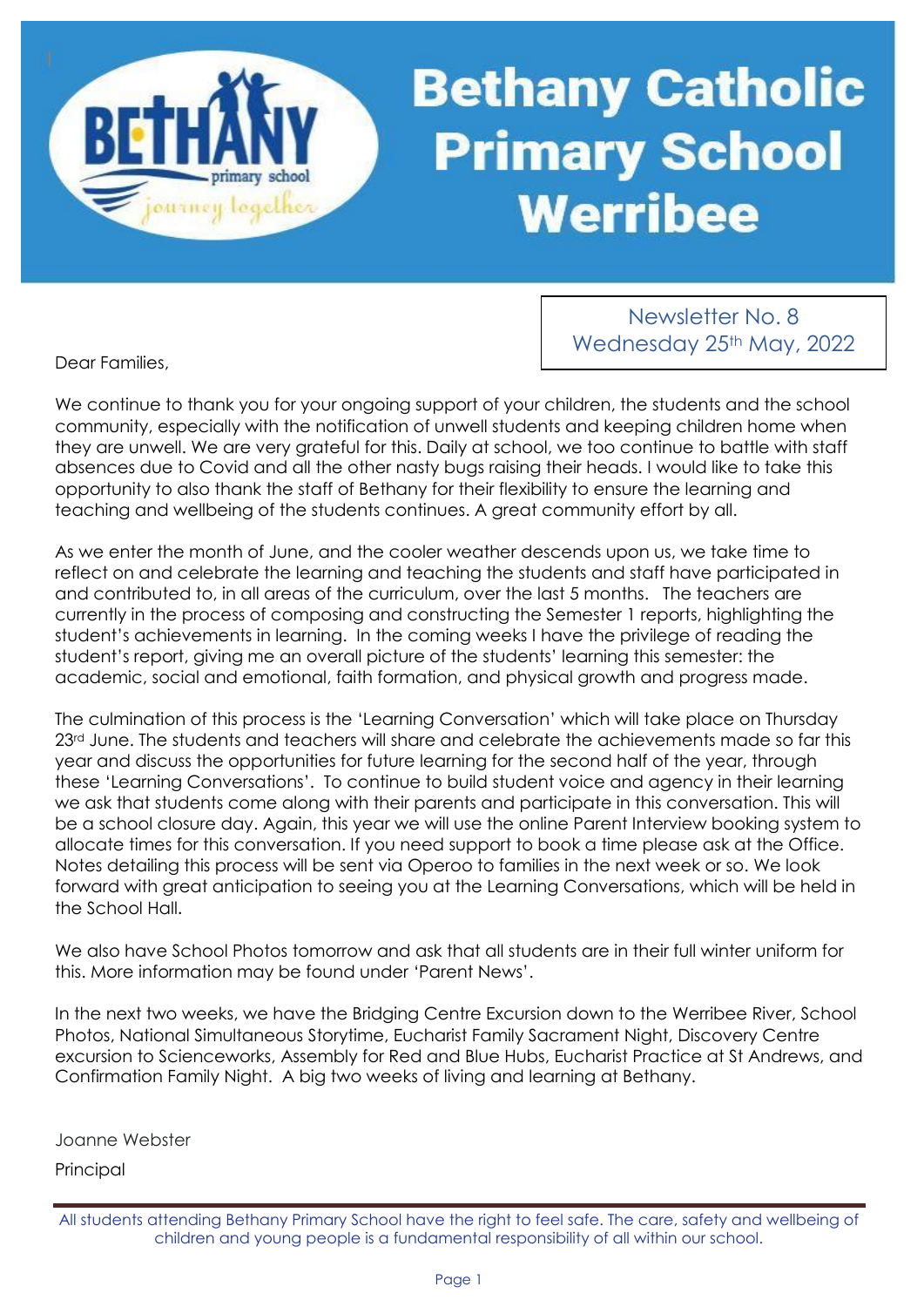#### **Prayer**

On Sunday 5th June, we celebrate Pentecost Sunday. This significant event marks the beginning of the Church. The story of Pentecost is found in the Acts of the Apostles and recounts how the disciples were given the gifts of the Holy Spirit, to share and spread the good news of the gospels within their communities and beyond.

As we too celebrate Pentecost Sunday, let the Holy Spirit work within and amongst us, so we too may spread Jesus' message in our words and actions and as we pray:

Enter my heart, O Holy Spirit, come in blessed mercy and set me free. Throw open, O Lord, the locked doors of my mind. O Holy spirit, very God, whose presence is liberty, grant me the prefect freedom to be your servant today, tomorrow, evermore. Amen

Eric Milner-White

# *Student News from Students at Bethany*

#### **Leadership Centre Writing Expo**

The Leadership Centre held their writing expo last week, where we got to share our writing, but not in the way we have done before. We created QR Codes and used these to read each other's stories. It was great to read a story that our friends created and they were all very different. We also got to give them reviews just like a real author gets. To help us pick the story we wanted to read, each author wrote a catchy blurb to hook us in. We have included a selection below if you wish to have a go at scanning the QR code and reading a story or two. Lelani Kaio LH

*The rain licked your back subtly. The gates groaned as the wind wiped their iron spears. An empty courtyard, and the stench of drenched clothing. Hallways devoid of life, besides soulless children with hollowed eyes. There was a ruler somewhere, somewhat, casting a wretched reign. Only time will tell if you're dreaming your dread* 

*Dazai Osamu is a 14-year-old boy who just started their first day of year 8*  and he finds out his teacher is the worst of the worst teachers in the whole *world! Let's see if Dazai can come out of class alive by the last day of school! But then one day his teacher, Mrs.Jane is injected with a virus that turns her into an actual monster, Dazai and his class are the only people who can cure Mrs.Jane, but as much as they want to get out of her class they thought she was better when she was normal, let's see Dazai's school adventure as well!*



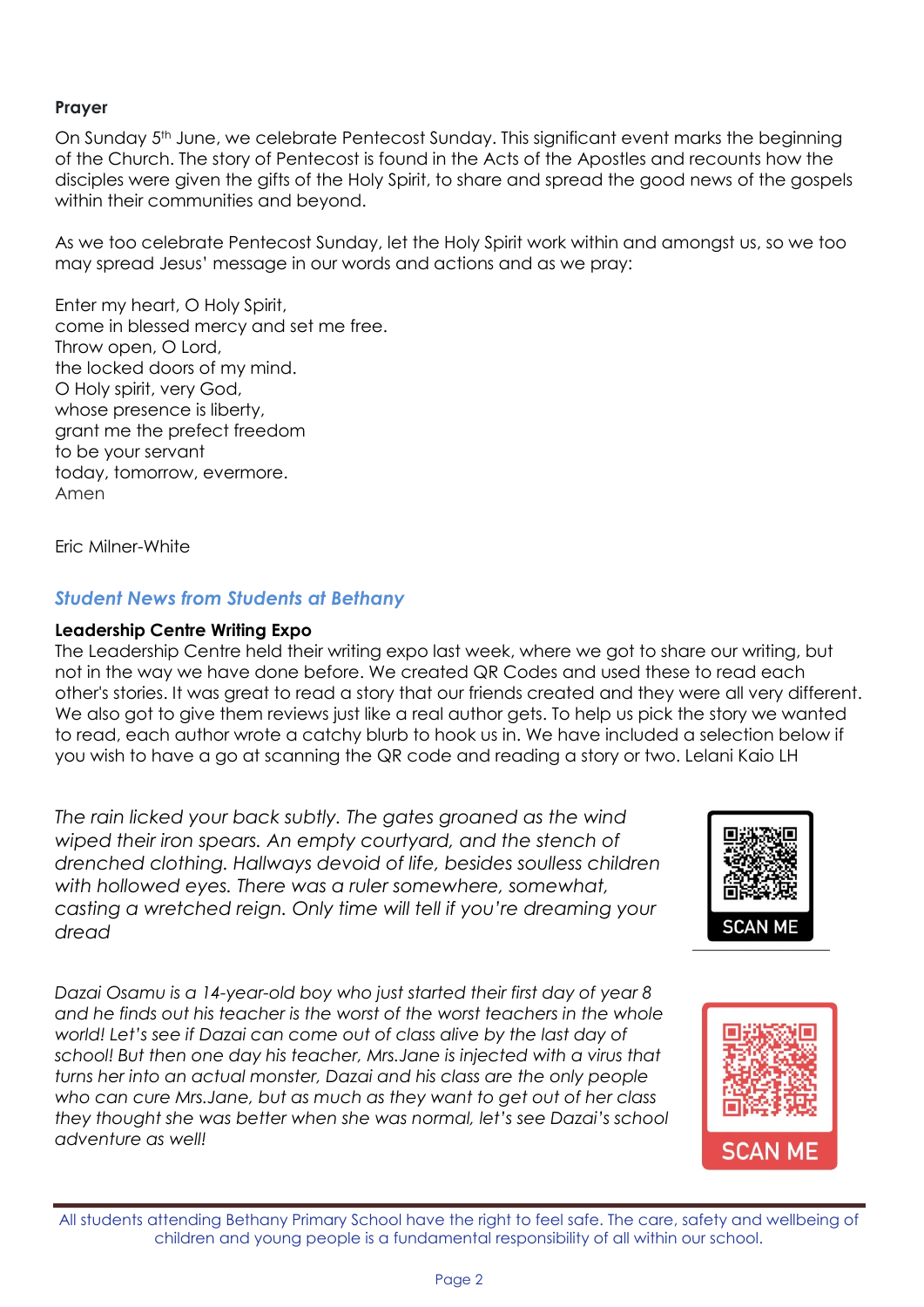#### **Bridging Centre Writer's Expo**

In Writing, we have written stories that were based on videos with no sound. We have written lots of stories and we've put them up in Dome Two. All the hubs in the centre wrote stories. Everyone designed their stories in different displays such as in booklets, on a poster board and using our laptops with digital literacy. The videos were also displayed on TVs. Then, everyone came into the dome and looked at the different stories. They all commented on the stories with colourful sticky notes and it looked beautiful. Ajok Deng



![](_page_2_Picture_3.jpeg)

#### **Living Eggs- Exploration and Discovery Centres**

Both the Exploration and Discovery Centres have welcomed some new arrivals! Each centre received an incubator with chicken eggs in it and over the course of the following ten days we watched the little chicks begin to hatch! The students were observing the eggs with great anticipation each day and kept a writing journal of all the changes they had seen.

The rich learning experience that this has provided the students has aligned with our Science Inquiry Units where the students are learning to observe, question, predict and make conclusions through their understanding that science is part of our everyday life.

The students have also been very busy writing sentences and information reports about the diet, habitat and appearance of our chicks, along with some interesting facts that they have found out along the way.

Once all the chicks have hatched, we would like to create a chicken coup for our chickens. If anyone has a cubby house they no longer need, we would love this for a new home for our Bethany chickens. Please contact the Admin office.

![](_page_2_Picture_9.jpeg)

![](_page_2_Picture_11.jpeg)

The eggs arrive. The chicks begin to hatch.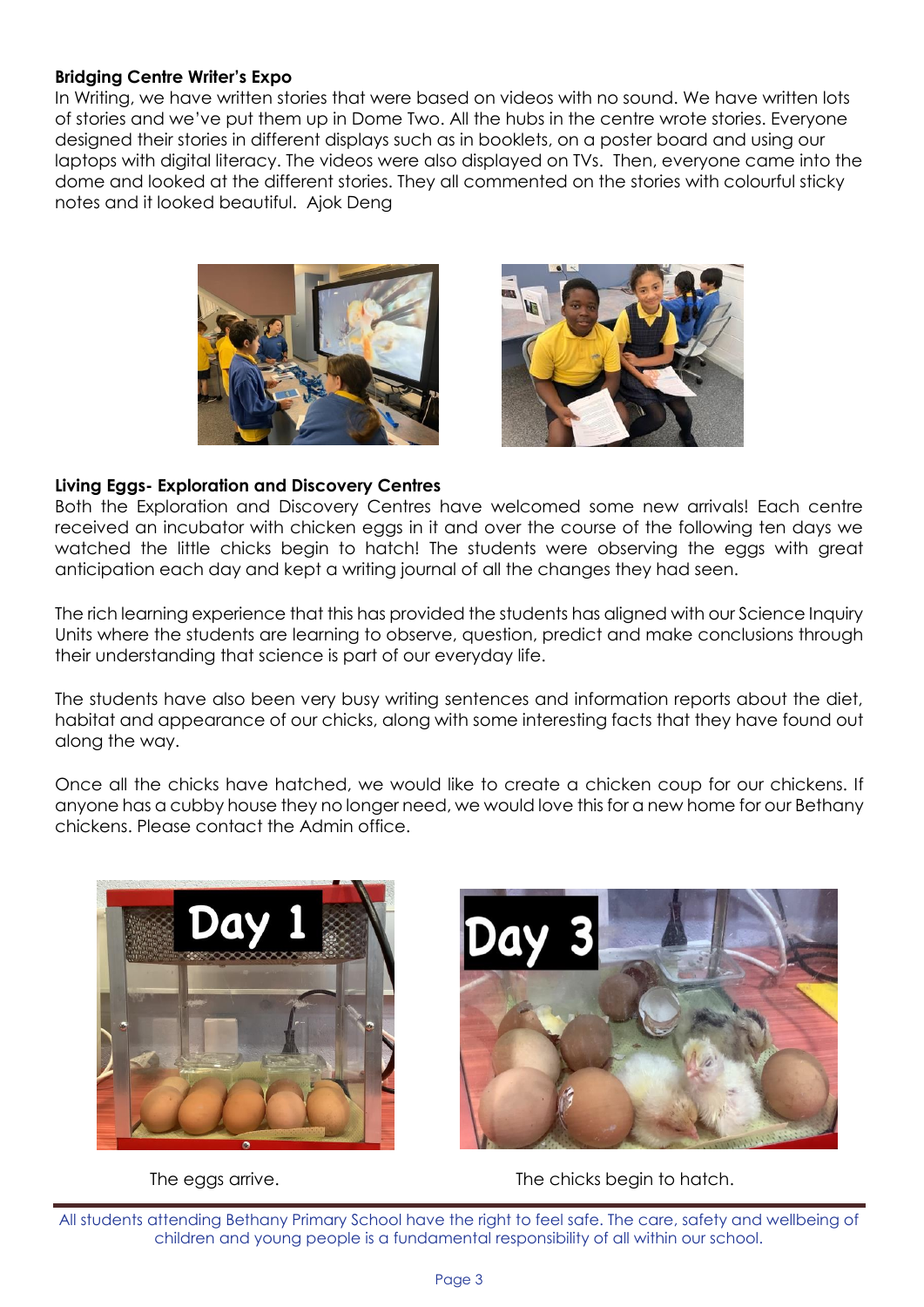#### **Italian News**

This year we have been learning to use our Italian words and try to use them in our everyday lives. One way we are encouraged to use our Italian words is to win Pinocchio and we have had Pinocchio three times so far. Pinocchio is a doll that we get for a week when we have more beans than any other hubs. To get a bean we have to say an Italian word. The most beans we have ever had is over 300! We treat Pinocchio like a family member in our hub, even though he is a bit cheeky sometimes!

![](_page_3_Picture_2.jpeg)

Ava O'Brien and Ella Goncalves Chisholm Hub

## **National Simultaneous Storytime (NSS)**

National Simultaneous Storytime is an important event that aims to encourage young children to

read and enjoy the love of literature. This year NSS will take place on **Wednesday 25 May 2022.** On this special day, we celebrate and spotlight an Australian author and illustrator by reading their book. This year, we're excited to be reading 'Family Tree' by Josh Pyke and Ronojoy Ghosh. This particular picture book will be read on the same day in libraries, schools, kindergartens and homes all over Australia! NSS is a time to celebrate literacy and build foundations for the love of reading in our young learners.

![](_page_3_Figure_7.jpeg)

## *Parent News*

#### **Resource Centre (Library Helpers)**

We are looking for Parent Helpers who may be able to support us in the Resource Centre on Monday through to Friday, to return the books students have borrowed and help place on the shelves. We would need your assistance from 8:50am – 9:15am each morning. We understand you may only be able to do one morning a week. We would certainly be grateful for any day you can assist. You will need to be triple vaccinated and have a working with children check. If you are able to assist, please complete the Operoo eForm which will also be sent to families today. Many thanks in advance for your assistance.

## **Anaphylaxis**

Parents are encouraged not to send any peanut butter or Nutella sandwiches to school to support students with allergies, especially any students with anaphylaxis.

Thank you for your understanding and continued support.

All students attending Bethany Primary School have the right to feel safe. The care, safety and wellbeing of children and young people is a fundamental responsibility of all within our school.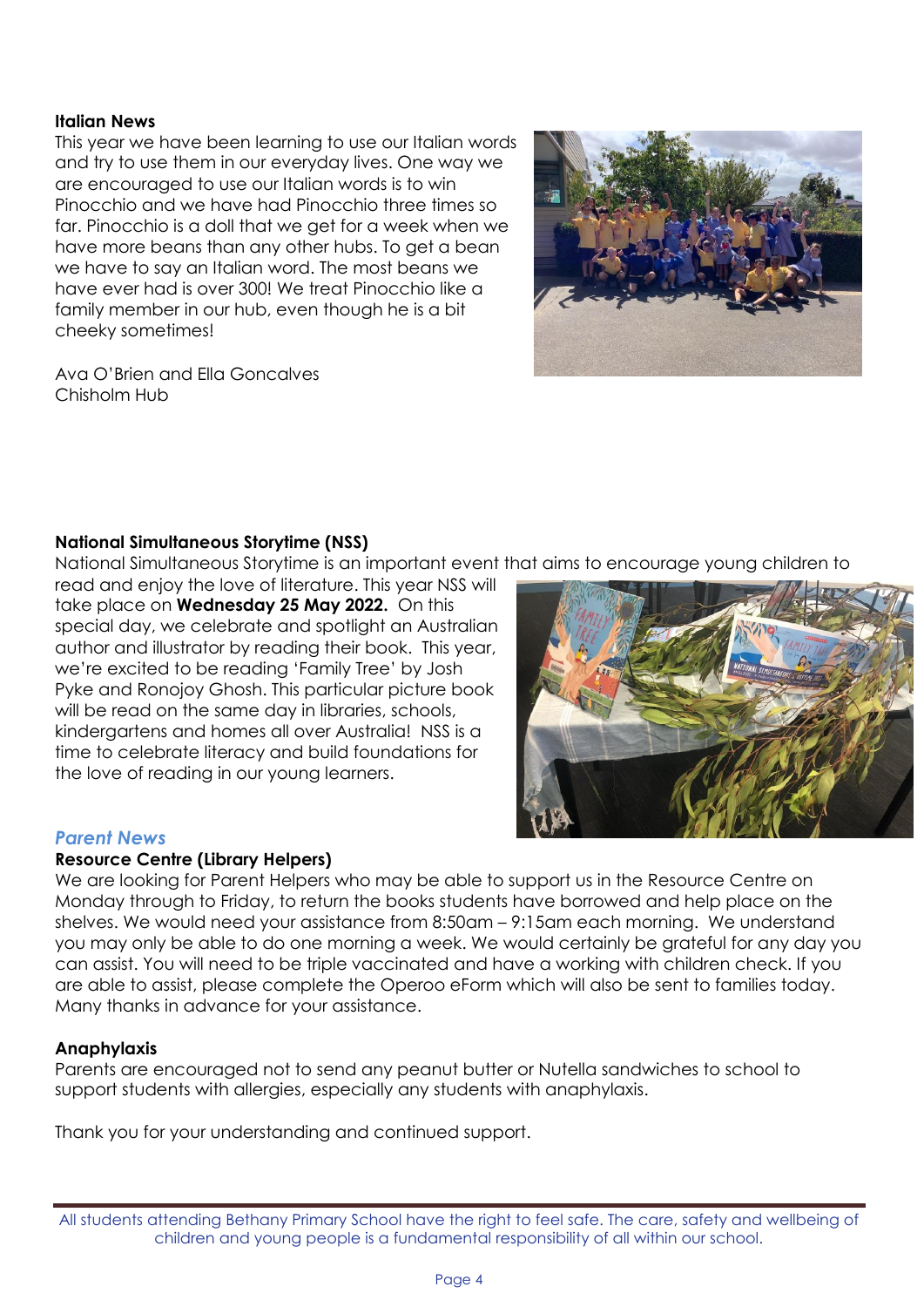# **PBL (Positive Behaviours For Learning)**

The PBL focus for students is **Being a Good Sport.** It is important to teach students to Be Respectful by knowing the qualities of being a good sport.

This includes what being a good sport looks like: *when winning, when losing and when spectating.*

The teaching of this will go for most of Term 2. There are so many elements around being a good sport, students will view video clips, role play scenarios and gain a greater understanding and awareness of how they can be a good sport.

![](_page_4_Picture_4.jpeg)

Students will:

- Agree on game rules before playing
- Identify expected and unexpected behaviours when playing in teams and groups
- Model appropriate language when interacting with team mates or opposing teams
- Problem solve as a team to solve issues or conflicts
- Demonstrate good sportsmanship in cheering on teammates
- Model acceptable behaviour when winning or losing

## **Term 2 Fundraiser - Chocolate Drive**

This term we will be holding our annual Chocolate Drive. In the coming weeks we are asking families to join with us in promoting this fundraising event. We are proud to be in a position to continually maintain and improve our facilities and in particular to ensure our students have the best resources possible. We are always grateful when families are in a position to support our fundraising activities.

Each box of chocolates sells for \$60.00 from which the school receives \$21.00. We appreciate that some families may not wish to receive a box of chocolates. If this is the case for your family, we invite you to make a donation to the school of \$21.00 as your contribution to this fundraising event.

If you would prefer to make a donation instead of taking a box of chocolates please respond to the Operoo eForm which will be sent to families this Friday 27<sup>th</sup> May.

Boxes of chocolates to sell for fundraising will go home to families on **Thursday 16th June**.

## **NCCD (Nationally Consistent Collection of Data)**

NCCD information is collected by all schools to count the number of students who may need adjustments or help with their learning due to a disability. Information is provided below detailing, who is counted, what disability means, and how the school is supported to provide adjustment including through funding. Please see attached.

## **School Photos 2022**

Annual school photos including sibling photos will be taken at Bethany Catholic Primary School by Arthur Reed Photos on Thursday 26th May 2022. Students are to wear **Winter Uniform:**

## *Long or Short Sleeve Gold Polo Shirt with Navy Trousers or Shorts OR Tunic with Navy Tights, Royal Blue Windcheater or Zip Jacket, Black School Shoes or Black School Boots*

## **There is no need to return any forms or money to school.**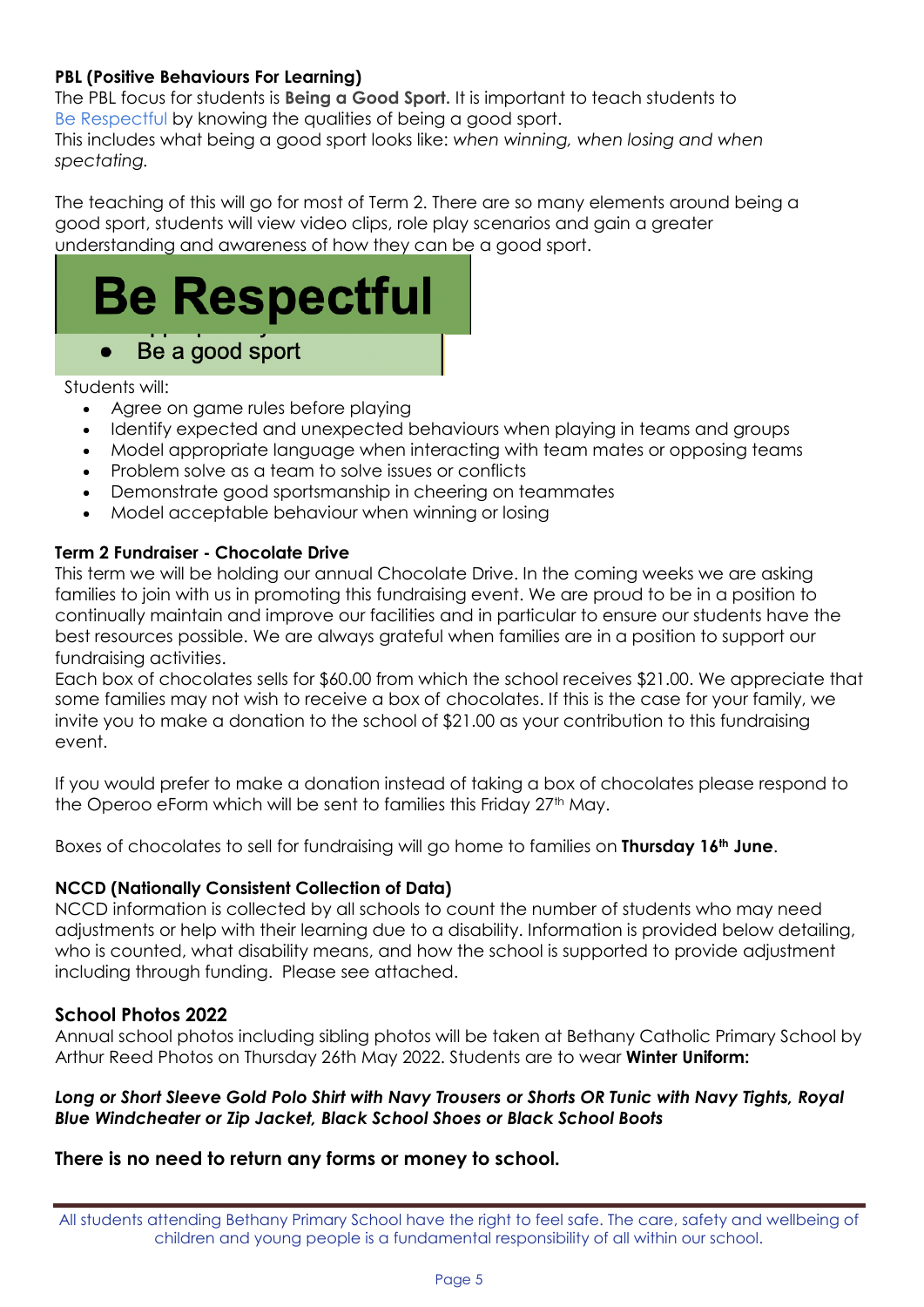Unique image codes will be issued to all students on/after photo day so families can register online to view images when they become available in the webshop.

Registration is simple, just follow the 3 simple steps on your child's personalised flyer once you receive it and remember to add the codes for all your children attending this school.

When images are ready to view and in the webshop, all parents who have registered will be notified by SMS and email.

#### **Once registered, please wait for notification that 2022 images are online to view before making your purchase.**

# **Sub Committee**

The next Sub Committee Meeting will be held on Wednesday 1st June at 6:45pm. The Sub Committee are looking to organise dates for Second Hand Uniform purchasing and other events related to service, hospitality and fundraising.

Dates for the remainder of the year are: Wednesday 20<sup>th</sup> July 1:30pm Wednesday 17<sup>th</sup> August 6:45pm Wednesday 12<sup>th</sup> October 1:30pm Wednesday 9<sup>th</sup> November 6:45pm We continue to thank our families who contribute to this committee.

# **Important Dates**

#### **Sacrament Dates for 2022**

**Year 4 First Eucharist** – **Friday 17th June at 5:30pm and 7:30pm**. This will be at St Andrew's Church. **Year 6 Confirmation** - Thursday 11<sup>th</sup> August and Friday 12<sup>th</sup> August 6:30pm Year 3 First Reconciliation - Thursday 27<sup>th</sup> October 6pm and 7:30pm

## **Dates for family sacrament evenings facilitated by Viv Adamko.**

Thursday 26th May 6:30pm for a 6:45pm start – Eucharist focus Thursday  $9<sup>th</sup>$  June 6:30 pm for a 6:45pm start – Confirmation focus Thursday 13th October 6:30pm for a 6:45pm start – Reconciliation focus

#### **First Eucharist Practice in the Church**

Wednesday 8<sup>th</sup> June 6:30pm and 7:15pm Year 4 First Eucharist Practice at St Andrew's Church

#### **May**

Thursday 26th May: School Photos – Students wear **Winter Uniform** Thursday 26th May: Family Sacrament Evening – 6:30pm for 6:45pm start – Eucharist Tuesday 31st May: Discovery Centre Excursion – Scienceworks – Blue, Indigo & Yellow Hubs